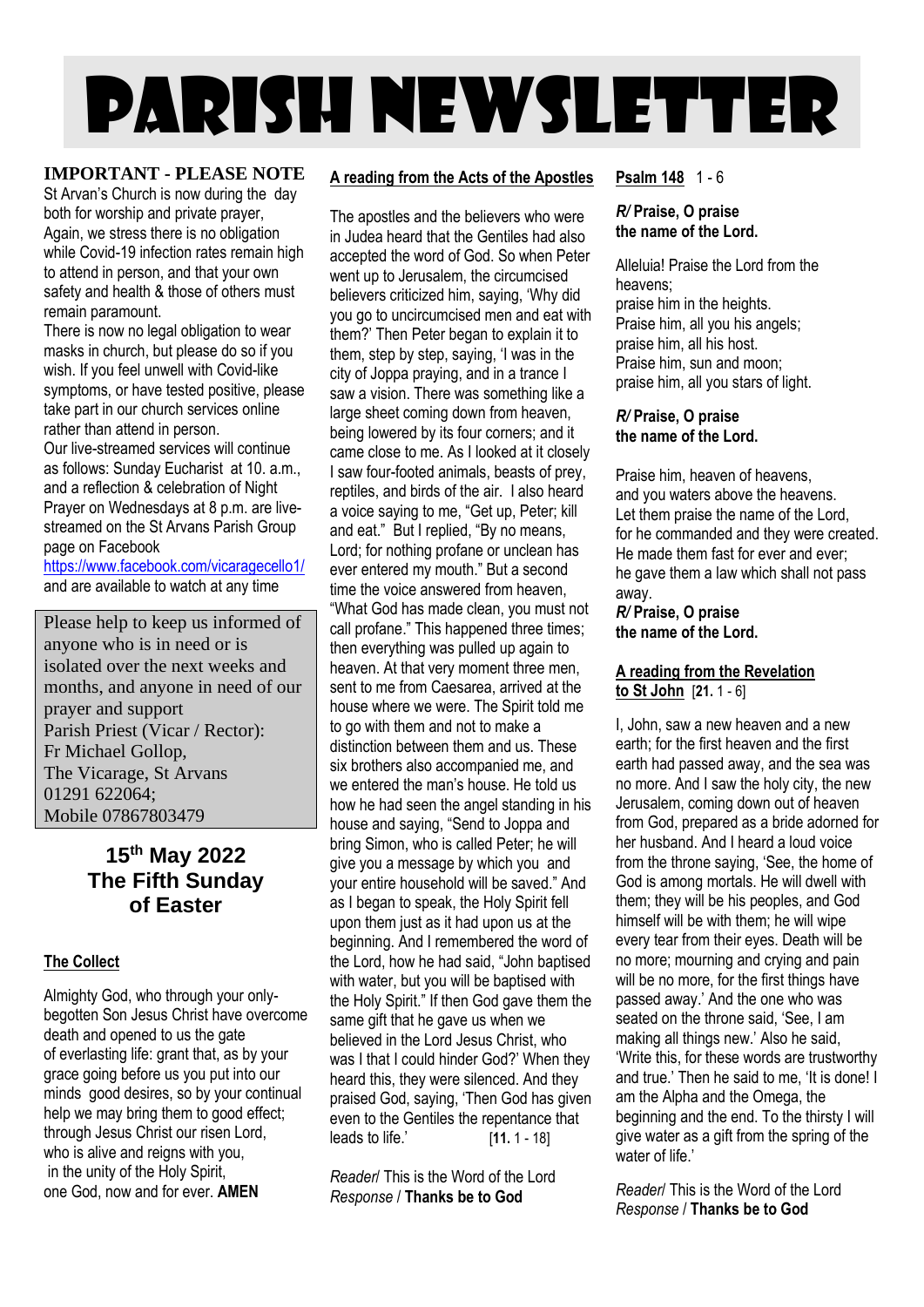#### **Hymn**

Alleluia, alleluia, Jesus said: 'I give you a new commandment love one another just as I have loved you. **Alleluia**

The Lord be with you: **And also with you**

#### **Listen to the Gospel of Christ according to St. John**. [**13.** 31 - 35]

*R/ Glory to you, O Lord.*

# **D**uring the supper,

when Judas had gone out, Jesus said, 'Now the Son of Man has been glorified, and God has been glorified in him. If God has been glorified in him, God will also glorify him in himself and will glorify him at once. Little children, I am with you only a little longer. You will look for me; and as I said to the Jews so now I say to you, "Where I am going, you cannot come." I give you a new commandment, that you love one another. Just as I have loved you, you also should love one another. By this everyone will know that you are my disciples, if you have love for one another.'

This is the Gospel of the Lord **R/** *Praise to you, O Christ.*

#### **A Prayer of Spiritual Communion**

My Jesus, I believe that you are in the Blessed Sacrament. I love you above all things, and I long for you in my soul. Since I cannot now receive you sacramentally, come at least spiritually into my heart. As though you have already come, I embrace you and unite myself entirely to you; never permit me to be separated from you. Amen. *(The Confraternity of the Blessed Sacrament)*

# **For Your Prayers**

That we may rejoice in the glorious resurrection of Christ our Lord The people of Ukraine. The peace of the world Those killed and injured in Ukraine Those without adequate food and shelter For all migrants, refugees, and all forced to flee from their homelands Those who care for the environment and the natural world Those here and throughout the world who continue to suffer from the Coronavirus pandemic - for doctors, nurses and all medical staff, all carers, medical scientists and researchers. For those in government throughout the world, that they may make informed, wise and compassionate decisions

#### **For the Church:**

For the bishops of the Church: Cherry, Bishop of Monmouth, Philip, Episcopal Visitor of the Society of the Holy Cross in Wales, Justin, Archbishop of Canterbury. & for all who hold and teach the Catholic faith that comes to us from the Apostles.

All bishops, priests and deacons and all baptised Christians

For the reunion of all Christians: for Pope Francis, for Orthodox Patriarch Bartholomew, & for the leaders of the Reformed traditions

#### **For the Sick & those in need:**

Roy Staples, Ralph Hamilton, Patricia Hamilton; Sylvia; The Revd Helen Rodwell; Kim; Elisabeth; Marion Webster; Lorna; Michael; Lisa; Carole Bates; Anne-Louise; John Metivier, priest; David Nicholson, priest.

#### **For the Departed:**

The recently departed: Maurice (Mike) Menage; Judith Lee; our own departed relatives & friends, & those whose anniversaries of death fall at this time. Anne Florsa Clay; Iris Raven; Barbara Zerny

## The Jereboam Interview

*We continue our series of extracts from the Jerusalem and Galilee Gazette, an imaginary first-century newspaper. Week by week the correspondent Jereboam interviews various people whose lives*

*have been affected in some way by Jesus Christ and his teaching.*

*Our thanks to the Parish of St Catharine's Chipping Campden & to the author for permission to reproduce 'Jereboam'*

# **Keturah**

*Jereboam:* What can I ask you about, Keturah? *Keturah:* Sorry?

*Jereboam:* It's just that I need to write one of these articles again, and I can't think what to ask you. It's years since Jesus was around, and the Church...well, it's a great community and you do wonderful things, but nothing seems to change particularly. I'm stuck for subject-matter. What do you suggest?<br>**Keturah:** lt certainly doesn't fe It certainly doesn't feel

as if nothing changes. There are things going on all the time. For a start, I reckon we must have every type of person you can possibly imagine represented within the Church. We don't always fit together very comfortably.

Jereboam: But I thought you were all supposed to love each other. What's that Jesus said? "By this love you have for one another, every one will know that you are my disciples."

*Keturah:* That's what he told us, yes, but he didn't say that we'd find it easy to do. We just have to keep trying.<br> **Jereboam:** How do you try t How do you try to love each other, then?

**Keturah:** Personally I think of something else Jesus told us: "As the Father has loved me, so have I loved you. Remain in my love." Here's how I see things: if, as Jesus said, I remain in his love, and if, as he said, Jesus loves all of my brothers and sisters in the Church, then I can become a part of Jesus' love for them.

*Jereboam:* I think I'm with you. So, in order to love the others, you try to remain aware of Jesus' love for you.

*Keturah:* Yes, that's right, but there's another side to that as well. The ultimate expression of Jesus' love was his sacrifice of himself on the Cross, so when I receive his body and blood at the Eucharist, his love becomes part of me in a tangible way.

*Jereboam:* Let me get this straight: you receive his body and blood, and therefore you receive his love...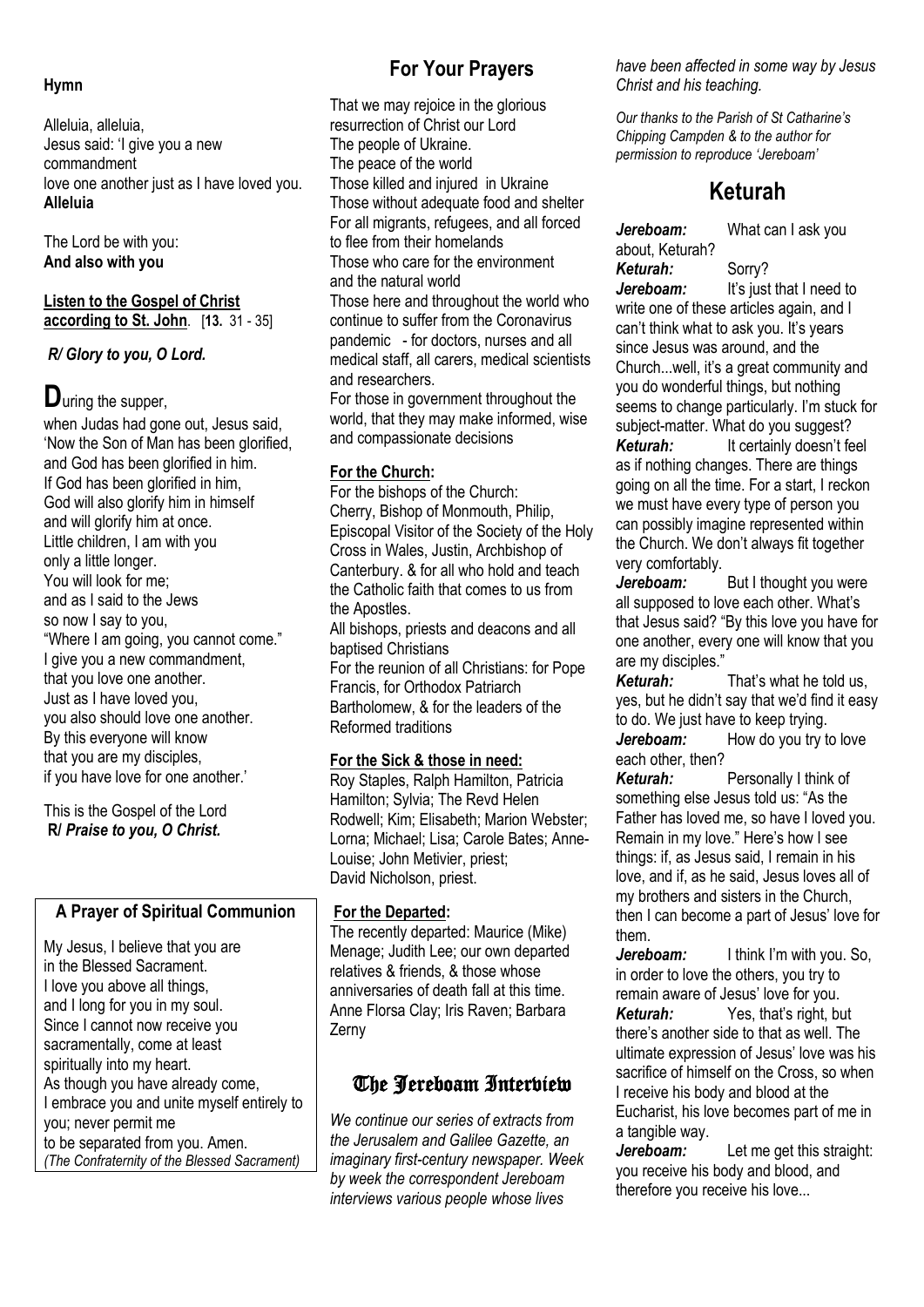#### *Keturah:* and therefore I am able

to share in his love for my brothers and sisters...

*Jereboam:* and therefore I have an article to write! Thank you, Keturah.

## **Thought for the Week**

"What does love look like? It has the hands to help others. It has the feet to hasten to the poor and needy. It has eyes to see misery and want. It has the ears to hear the sighs and sorrows of men. That is what love looks like."

*St Augustine*

# **This Week**

On the Fifth Sunday of Easter St John's Gospel returns to the Last Supper. Jesus gives his followers a new way of life: "This is how all will know that you are my disciples, if you have love for one another."

Throughoutl this week, as we hear about the inspiring development of the early community of the Church - with the acceptance of the good news by the Gentiles - we experience the assurance of Christ.

The Gospels this week continue the "Last Discourse" of our Lord, taking chapters 14 and 15 of the Fourth Gospel.

In these passages we experience Jesus, "the way, the truth and the light." He consoles his disciples with the gift of his peace, which is different than the peace the world offers.

What Jesus gives is a relationship as close as a vine is to its branches. He calls us to remain connected with him so that we can remain fruitful. Without him, we dry up and wither. When we are so united with Jesus, we can ask him for whatever we need to be fruitful. His invitation is for us to remain in his love, to make our home there. The resulting relationship is that of a friend. And this friendship is his gift to us - not our choosing him, but Jesus choosing us as friends who can open our hearts to him.

Therefore, in this relationship of connectedness and fruitful love flowing to us and through us to others, Jesus says that the one command he gives us is that we love one another - that we stay loving

and fruitful.

:

Finally, Jesus reminds us that if the world didn't like his announcing and living of this good news, then it won't like our announcing and living it either.

**Next Sunday**: St John's Gospel offers us comfort and peace in a very direct way. Jesus says "Peace I leave with you; my peace I give to you. Not as the world gives do I give it to you. Do not let your hearts be troubled or afraid."

# **A Homily for The Fifth Sunday of Easter**

+ To+ If we were to ask people outside the Church what they thought Christianity was all about – I suspect a lot of people would say that it is about tolerance and understanding, about treating others as one would wish to be treated oneself and, yes, essentially about love. I think that's broadly true, although you may get a less flattering response depending on your sample – for instance on Twitter you'd probably get quite a lot of superficial nonsense about sky fairies and believing in a lot of things things we are really not committed to accepting at all. So, tolerance and understanding, treating others as one would wish to be treated oneself and love. Now commendable though all these things undoubtedly are, this isn't a view necessarily shared by all the writers of the gospels. Tolerance and understanding in one form or another are essential to the Gospel message but they are not at its heart. The principle of treating others as we would wish to be treated ourselves is explicitly stated by Jesus himself in St Matthew's Gospel – in fact he says that 'this is the law and the prophets.' But, of course this isn't unique to the teachin of Jesus - most religions and philosophies at least pay lip service to it.

#### So what about love?

If we try to see how many passages we can find which refer to love (*agape*) in the gospels of Saints Matthew, Mark and Luke. It won't take that long. St Mark doesn't use the word at all, while St Matthew and St Luke use it only once each. As for the verb 'to love', that's not exactly overused either. But St John's Gospel, as in a lot of other ways, is

different. John does use the word "love" many times.

Again if we were to ask people what "love" *means*, I suspect we would quite a few different responses. I may be wrong, but I doubt whether many of them would get anywhere near what St John means when he uses it. For us and our contemporary culture, love means very different things depending on the situation, but even in the context of the Christian faith, the way the word love has come to be used has come perilously close to being seen as an automatic emotional response, an instinctive feeling rather than anything else. Our problem is that whereas New Testament Greek has at least three words for different aspects of what we call love, in English we only have the one. And it's important to be specific, to try to get to the heart of what the Gospel is talking about when it uses this idea of love. Today's gospel gives us useful guidance on how to understand the meaning of love, and its demands, in our lives as followers of Jesus Christ Because we are commanded by Jesus to love one another **as he has loved us**. The context could hardly be described as either romantic or undemanding. It's important to remember that the Gospel passage today occurs in the context of the Last Supper. Judas is about to set in motion his act of treachery; Jesus before the Last Supper has just washed the feet of the apostles in an unexpected act of humility that turns their expectations upside down, and Jesus tells them he will not be with them for very much longer. Death hangs in the air. So already then, we see love being presented in a situation and in a way that

is unlikely to be obvious to most people. When Jesus tells the disciples to love one another as he has loved them, he is really telling them two things. Firstly, that his life among them has set a pattern for what love is; he is saying, love one another in the **same way** as I have loved you. That is, love without reserve, a love which is the opposite of transactional. A love which is constant and truthful, given in the knowledge that it will be costly and even sacrificial. Jesus's whole life and death were illustrations, of what he meant. Secondly, by giving his the disciples the "new commandment" to love one another as he had loved them, Jesus was saying that they should love **because he had**